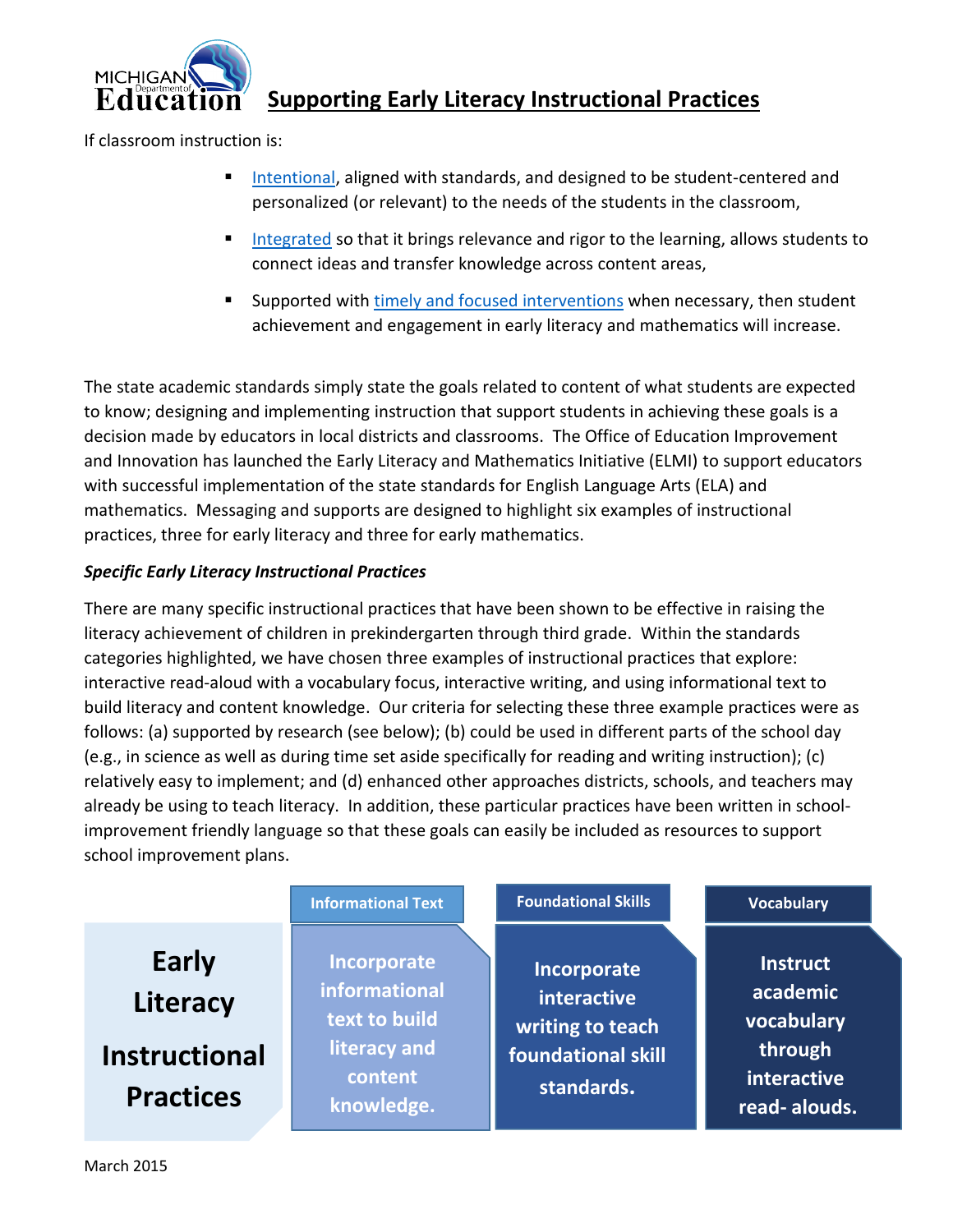#### *Studies Supporting Interactive Read Aloud with Vocabulary Focus*

Beck, I. L., & McKeown, M. G. (2007). Increasing young low‐income children's oral vocabulary repertoires through rich and focused instruction. *The Elementary School Journal*, *107*(3), 251-271.

Biemiller, A., & Boote, C. (2006). An effective method for building meaning vocabulary in primary grades. *Journal of Educational Psychology*, *98*(1), 44.

Coyne, M. D., McCoach, D. B., & Kapp, S. (2007). Vocabulary intervention for kindergarten students: Comparing extended instruction to embedded instruction and incidental exposure. *Learning Disability Quarterly*, *30*(2), 74-88.

Hargrave, A. C., & Sénéchal, M. (2000). A book reading intervention with preschool children who have limited vocabularies: The benefits of regular reading and dialogic reading. *Early Childhood Research Quarterly*, *15*(1), 75-90.

Mol, S. E., Bus, A. G., & de Jong, M. T. (2009). Interactive book reading in early education: A tool to stimulate print knowledge as well as oral language. *Review of Educational Research*, *79*(2), 979-1007.

Strachan, S. L. (under review). Kindergarten students' social studies and literacy learning from interactive read-alouds. *Journal of Social Studies Research.*

Whitehurst, G. J., Arnold, D. S., Epstein, J. N., Angell, A. L., Smith, M., & Fischel, J. E. (1994). A picture book reading intervention in day care and home for children from low-income families. *Developmental Psychology*, *30*(5), 679.

#### *Meta-analyses*

Marulis, L. M., & Neuman, S. B. (2010). The effects of vocabulary intervention on young children's word learning: A meta-analysis. *Review of educational research*, *80*(3), 300-335.

Marulis, L. M., & Neuman, S. B. (2013). How vocabulary interventions affect young children at risk: A meta-analytic review. *Journal of Research on Educational Effectiveness*, *6*(3), 223-262.

#### *Studies Supporting Interactive Writing*

Craig, S. A. (2003). The effects of an adapted interactive writing intervention on kindergarten children's phonological awareness, spelling, and early reading development. *Reading Research Quarterly, 38*(4), 438-440.

Roth, K., & Guinee, K. (2011). Ten minutes a day: The impact of interactive writing instruction on first graders' independent writing. *Journal of Early Childhood Literacy, 11*, 331- 361.

#### *Referenced as a strategy for use in teaching writing with younger students*

Graham, S., Bollinger, A., Booth Olson, C., D'Aoust, C., MacArthur, C., McCutchen, D., & Olinghouse, N. (2012). *Teaching elementary school students to be effective writers: A practice guide* (NCEE 2012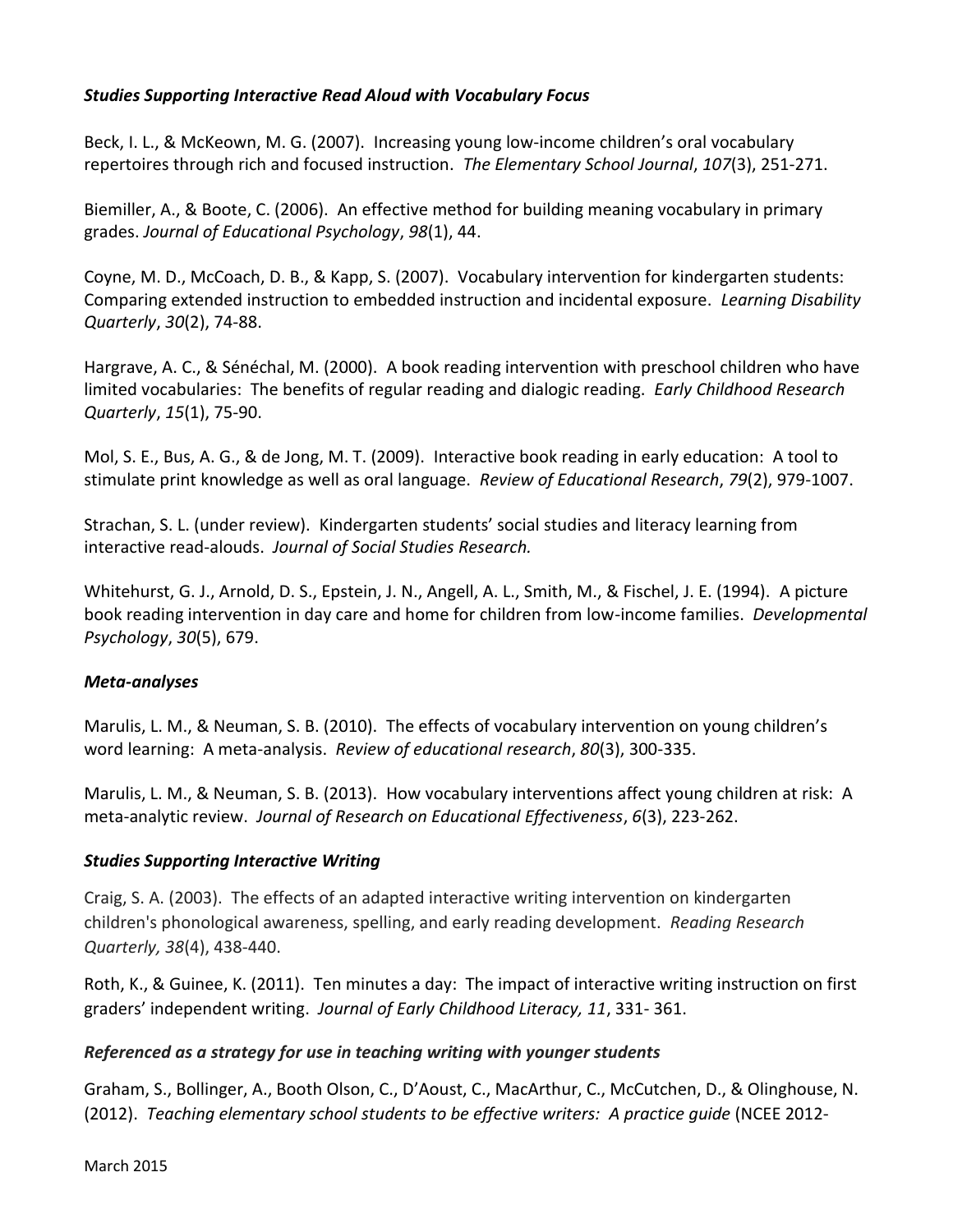4058). Washington, DC: National Center for Education Evaluation and Regional Assistance, Institute of Education Sciences, U.S. Department of Education. Retrieved from: http://ies.ed.gov/ncee/ wwc/publications reviews.aspx#pubsearch. (Pages  $6 - 39$ ).

#### *Studies Supporting Using Informational Text to Build Literacy and Content Knowledge*

Anderson, E. (1998). *Motivational and cognitive influences on conceptual knowledge: The combination of science observation and interesting texts.* Unpublished doctoral dissertation, University of Maryland.

Baker, S. K., Santoro, L. E., Chard, D. J., Fien, H., Park, Y., & Otterstedt, J. (2013). An evaluation of an explicit read aloud intervention taught in whole-classroom formats in first grade. *Elementary School Journal, 113*, 331-358.

Cervetti, G. N., Barber, J., Dorph, R., Pearson, P. D., & Goldschmidt, P. (2012). The impact of an integrated approach to science and literacy in elementary school classrooms. *Journal of Research in Science Teaching*, *49*(5), 631-658.

Guthrie, J.T., McRae, A., & Klauda, S.L. (2007). Contributions of concept-oriented reading instruction to knowledge about interventions for motivations in reading. *Educational Psychologist, 42*(4), 237–250.

Romance, N.R., & Vitale, M.R. (2001). Implementing an in-depth expanded science model in elementary schools: Multiyear findings, research issues, and policy implications. *International Journal of Science Education, 23*(4), 373–404.

Vitale, M. R., & Romance, N. R. (2011). Adaptation of a knowledge-based instructional intervention to accelerate student learning in science and early literacy in grades 1 and 2. *Journal of Curriculum and Instruction, 5*(2), 79-93.

#### *Recommended as part of comprehension instruction K to 3*

Shanahan, T., Callison, K., Carriere, C., Duke, N. K., Pearson, P. D., Schatschneider, C., & Torgesen, J. (2010). Improving reading comprehension in kindergarten through 3rd grade: A practice guide (NCEE 2010-4038). Washington, DC: National Center for Education Evaluation and Regional Assistance, Institute of Education Sciences, U.S. Department of Education. Retrieved from: whatworks.ed.gov/publications/practiceguides.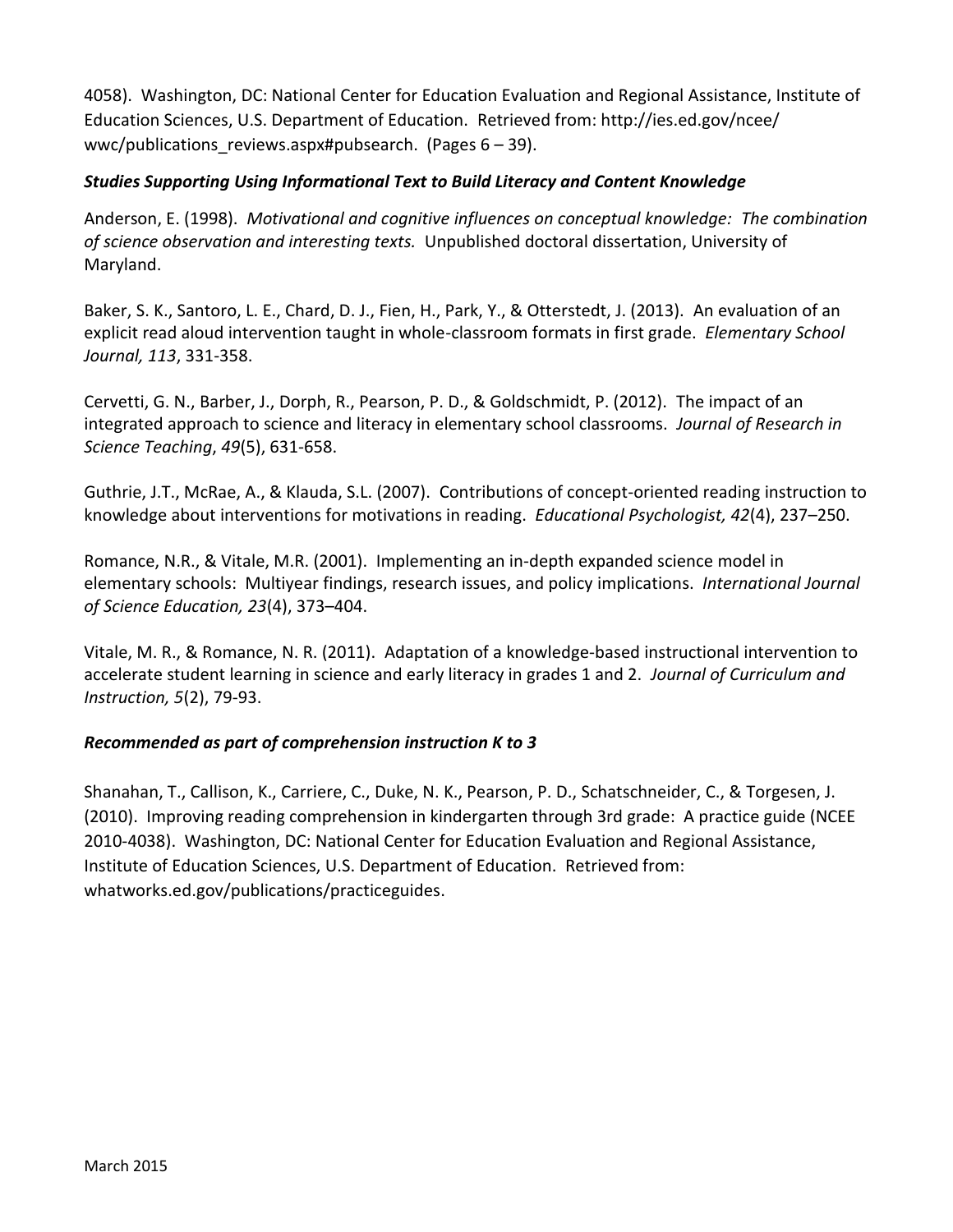

## **Supporting Early Mathematics Instructional Practices**

If classroom instruction is:

- [Intentional,](http://www.michigan.gov/mde/0,4615,7-140-28753_65803-330843--,00.html) aligned with standards, and designed to be student-centered and personalized (or relevant) to the needs of the students in the classroom,
- [Integrated](http://www.michigan.gov/mde/0,4615,7-140-28753_65803-337984--,00.html) so that it brings relevance and rigor to the learning, allows students to connect ideas and transfer knowledge across content areas,
- **Supported with [timely and focused interventions](http://www.michigan.gov/mde/0,4615,7-140-28753_65803-322534--,00.html) when necessary, then student** achievement and engagement in early literacy and mathematics will increase.

The state academic standards simply state the goals; designing and implementing instruction that support students in achieving these goals is a decision made by educators in local districts and classrooms. The Office of Education Improvement and Innovation has launched the Early Literacy and Mathematics Initiative to support educators with successful implementation of the state standards for English Language Arts and mathematics. Messaging and supports are designed to highlight six examples of instructional practices, three for early literacy and three for early mathematics.

#### *Specific Mathematics Instructional Practices*

There are many specific instructional practices that have been shown to be effective in raising the mathematics achievement of children in prekindergarten through third grade. We have chosen to highlight practices focused on learning-progressions, language-rich and play-based classrooms, and integration. Our criteria for selecting these three example practices were as follows: (a) supported by research (see below); (b) could be used in different parts of the school day (e.g., in science as well as during time set aside specifically for reading and writing instruction); (c) relatively easy to implement; and (d) enhanced other approaches districts, schools, and teachers may already be using to teach literacy. In addition, these particular example practices have been written in school-improvement friendly language so that these goals can easily be included as resources to support school improvement plans.

|                                                                                | <b>Learning Progressions</b>                                                                                                                          | Language & Play                                                                                                                                                                     | Integration                                                                                                                                     |
|--------------------------------------------------------------------------------|-------------------------------------------------------------------------------------------------------------------------------------------------------|-------------------------------------------------------------------------------------------------------------------------------------------------------------------------------------|-------------------------------------------------------------------------------------------------------------------------------------------------|
| <b>Early</b><br><b>Mathematics</b><br><b>Instructional</b><br><b>Practices</b> | <b>Ensure appropriate</b><br><b>learning progressions</b><br>are taught for<br>number and<br>operations,<br>geometry, patterns,<br>and data analysis. | <b>Promote language</b><br>rich classrooms that<br>also incorporate play<br>based instruction to<br>allow for multiple<br>representations of<br>ideas, processes, and<br>solutions. | Integrate<br>mathematics<br>instruction across<br>content areas that<br>builds on existing<br>knowledge and is<br>applicable to daily<br>lives. |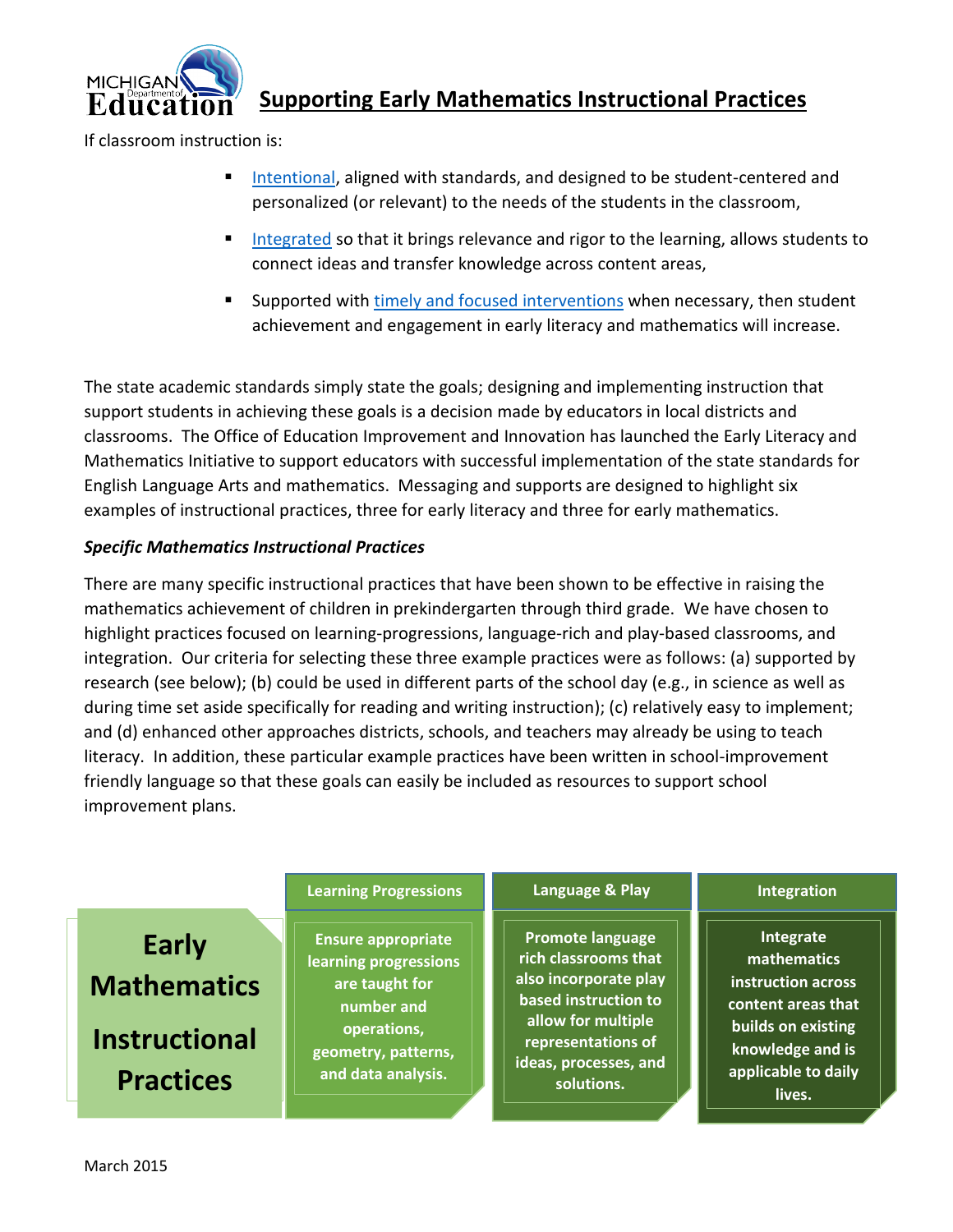#### *Studies Supporting Learning Progressions*

Frye, D., Baroody, A., Burchinal, M., Carver, S., Jordan, N., & McDowell, J. *Teaching Math to Young Children*. (2013) U.S. Department of Education, Institute of Education Sciences, National Center for Education Evaluation and Regional Assistance, What Works Clearinghouse.

Clements, D. H. & Sarama, J. (2009). Learning and teaching early math: The learning trajectories approach. New York, NY: Routledge.

Clements, D., Baroody, A., & Sarama, J. (2014). Background Research for the National Governor's Association (NGA) Project on Early Mathematics. Retrieved from: http://www.nga.org/files/live/sites/NGA/files/pdf/2013/1311SEME-Background.pdf

#### *Studies Supporting Language-Rich Classrooms*

National Association for the Education of Young Children. (2002). *Early Childhood Mathematics: Promoting Good Beginnings.* Retrieved from: https://www.naeyc.org/files/naeyc/file/positions/psmath.pdf

Notari-Syverson, A. & Sadler, F. (2009). Math is for everyone: Strategies for supporting early mathematical competencies in young children. *Young Exceptional Children, 11*(3), 2 – 16. doi:10.1177/1096250608314589.

#### *Studies Supporting Integration*

Frye, D., Baroody, A., Burchinal, M., Carver, S., Jordan, N., & McDowell, J. *Teaching Math to Young Children*. (2013) U.S. Department of Education, Institute of Education Sciences, National Center for Education Evaluation and Regional Assistance, What Works Clearinghouse.

National Association for the Education of Young Children. (2002). *Early Childhood Mathematics: Promoting Good Beginnings.* Retrieved from: https://www.naeyc.org/files/naeyc/file/positions/psmath.pdf

Clements, D., Baroody, A., & Sarama, J. (2014). Background Research for the National Governor's Association (NGA) Project on Early Mathematics. Retrieved from: http://www.nga.org/files/live/sites/NGA/files/pdf/2013/1311SEME-Background.pdf